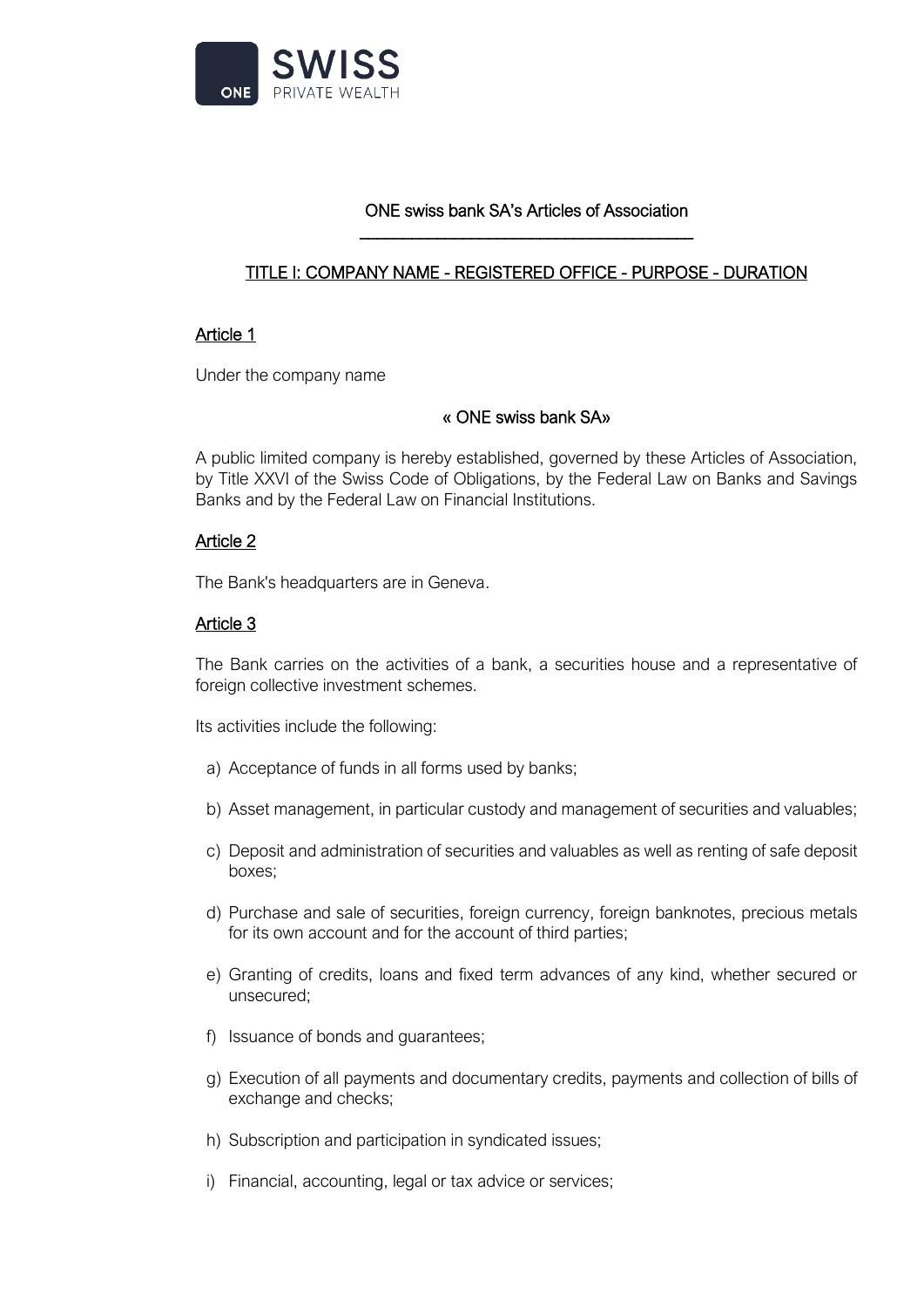- j) Assumption of business on a fiduciary basis;
- $-2$ k) All activities related to the Collective Investment Schemes Act (representation of foreign collective investment schemes, distribution of collective investment schemes, management of collective investment schemes, etc.).

The Bank may also carry out all financial, real estate, industrial or commercial transactions directly or indirectly related to the operation of a bank, including the representation of any financial interest or the participation in Switzerland or abroad in any company pursuing an economic goal for its own account and for the account of third parties.

The Bank may establish subsidiaries, branches, agencies and representative offices in Switzerland or abroad subject to the approval of the Swiss Financial Market Supervisory Authority.

Its geographical scope of activity extends to all financial and stock exchange centers in Switzerland and abroad.

### Article 4

The duration of the Bank is indefinite.

# TITLE II: CAPITAL STOCK/SHARES

### Article 5

The share capital is set at CHF 15'130'600 (fifteen million one hundred and thirty thousand six hundred francs), fully paid up, divided into:

➢ 15'130'600 (fifteen million one hundred and thirty thousand six hundred) registered shares with a nominal value of CHF 1 (one franc) each, fully paid up.

### Article 5a

The share capital of the company may be increased by the issue of a maximum of 1'450'000 (one million four hundred and fifty thousand) registered shares with a nominal value of CHF 1 each, to be fully paid up, for a maximum amount of CHF 1'450'000 (one million four hundred and fifty thousand francs), through the exercise of option rights granted to the employees of the bank according to an option plan to be set up by the Board of Directors.

The Board of Directors will determine the conditions for the exercise of this option right, in particular the price at which these new shares will be offered.

The preferential subscription rights of the current shareholders are cancelled.

### Article 6

a) The Bank may issue its registered shares in the form of individual certificates, global certificates or security rights. The Bank is free to convert its registered shares issued in one of the above forms into another form at any time and without the consent of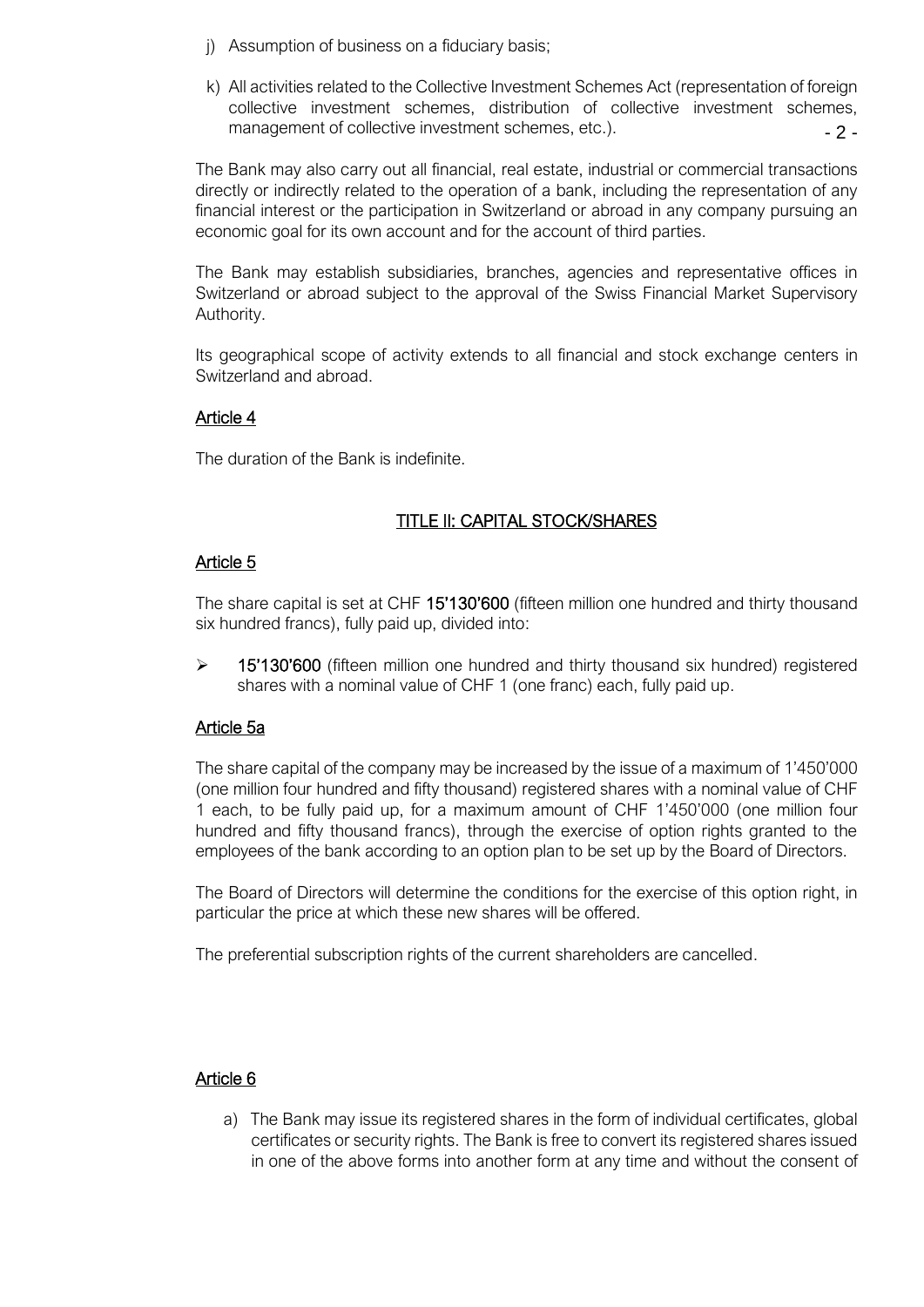the shareholders, within the framework of legal requirements. The Bank shall bear the costs thereof;

- 3 b) If the registered shares are issued in the form of individual certificates or global certificates, the latter shall be signed by two members of the Board of Directors. These two signatures may be affixed by means of a facsimile;
- c) The shareholder is not entitled to demand the conversion of registered shares issued in a certain form into another form. However, each shareholder may at any time request that the Bank issue a certificate for the registered shares held by him in the share register;
- d) Intermediated securities based on registered shares of the Bank may not be transferred by assignment. Security interests may not be granted by way of assignment over such intermediated securities.

# Article 7

- a) The Bank shall keep a share register showing the name and address of the owners or usufructuaries'. The Bank must be notified of any change of address;
- b) Only persons entered in the share register as shareholders with voting rights may exercise the voting right or other rights attached thereto;
- c) After the acquisition of shares, and following the application for recognition as a shareholder, any acquirer shall be considered as a shareholder without voting rights until recognized by the Bank as a shareholder with voting rights. An acquirer shall be entered in the share register as a shareholder with voting rights if he expressly declares that he has acquired the shares in his own name and for his own account. The Board of Directors may, by by-law or under agreements with financial institutions, authorize registration in a fiduciary capacity. If the Bank does not refuse the purchaser's request for recognition within twenty days, the purchaser shall be deemed to be a voting shareholder;
- d) The company may, after hearing the person concerned, remove from the share register, with retroactive effect to the date of registration, any entries that were made on the basis of false information given by the acquirer. The person concerned must be informed immediately;
- e) The Board of Directors shall regulate the details and take the necessary measures to comply with the above provisions. It may delegate these tasks;
- f) The provisions of this Article 7 shall also apply to shares subscribed or acquired through the exercise of a pre-emptive, option or conversion right;
- g) The share is indivisible. The company recognizes only one representative per share. Only the person registered in the share register is recognized as shareholder or usufructuary with regard to the company;
- h) The restrictions on the transferability of shares apply equally and unchanged to shares issued, where applicable, in the form of security rights and to their holding as intermediated securities.

# Article 8

(deleted)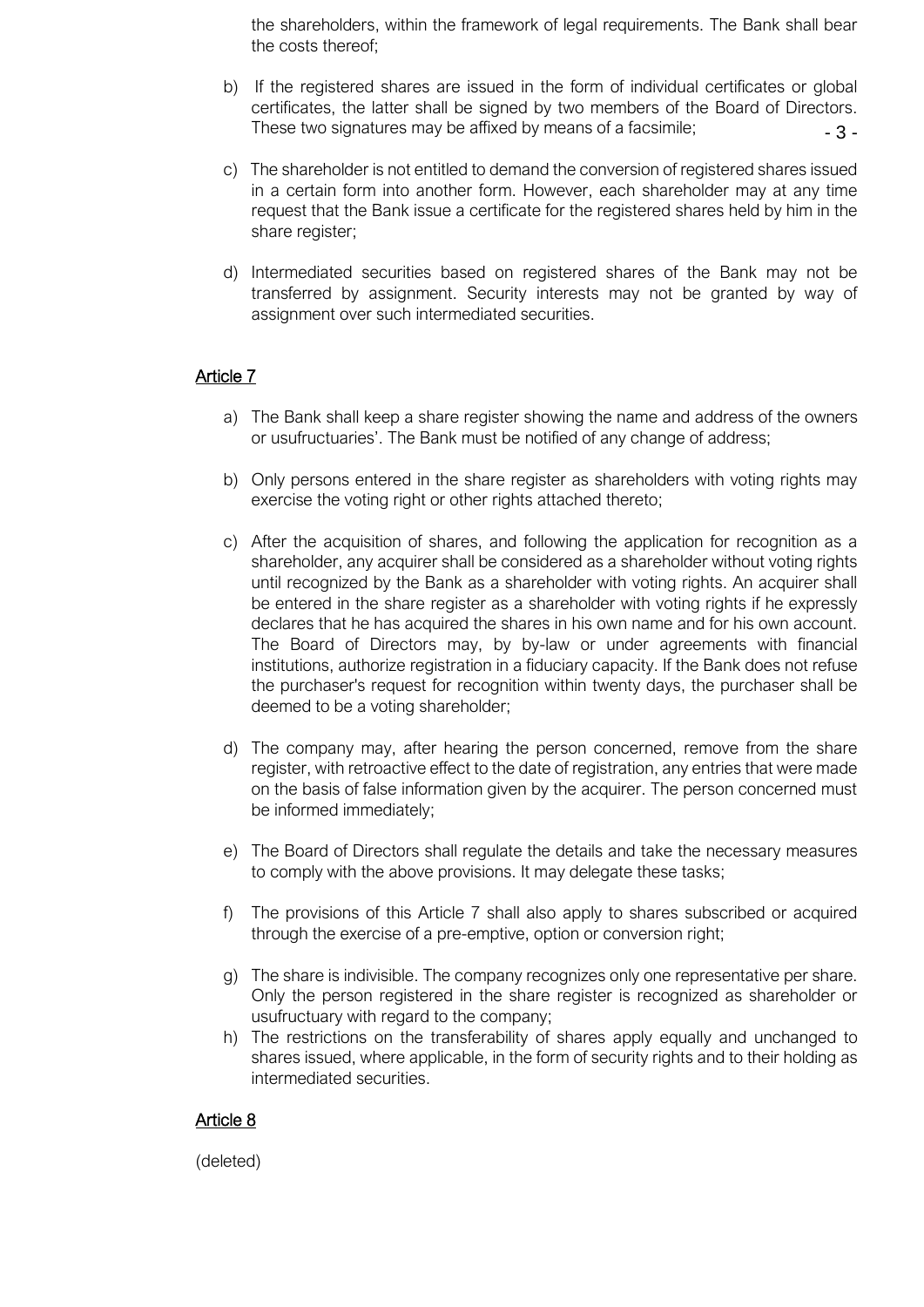# Article 9

Each share is indivisible with respect to the Bank, which recognizes only one owner for each share.

Each shareholder is entitled to a share of the profits resulting from the balance sheet and the proceeds of liquidation in proportion to the payments made to the share capital.

The shareholders are only liable for the statutory benefits and are not personally liable for the debts of the company.

# TITLE III: ORGANIZATION OF THE COMPANY

# Article 10

The organs of the Bank are:

- 1. The General Assembly
- 2. The Board of Directors
- 3. The Remuneration Committee
- 4. The General Management
- 5. The Auditors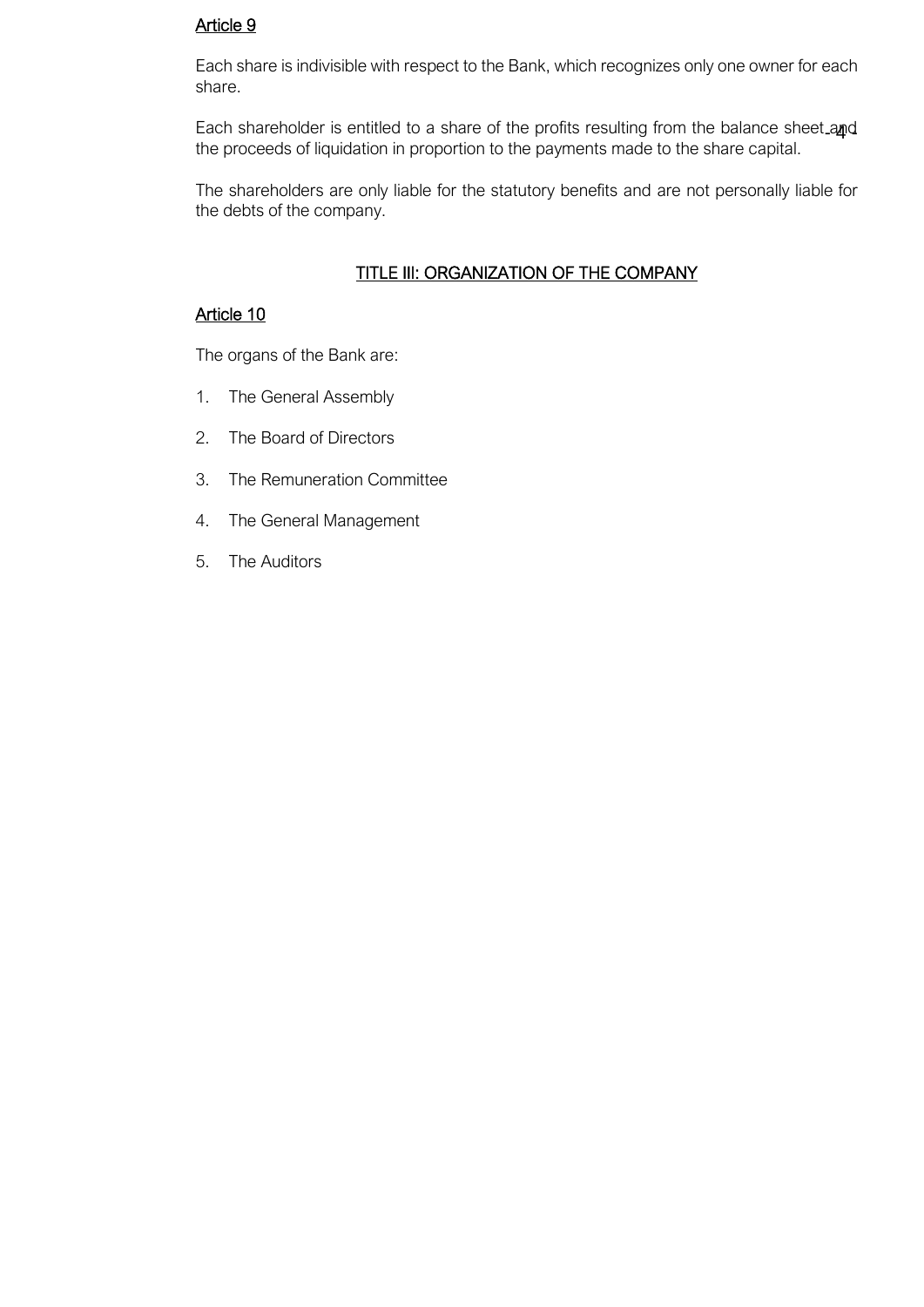#### CHAPTER I: THE GENERAL ASSEMBLY

### Article 11

The General Meeting of Shareholders is the supreme authority of the Bank.

- 5 - Its decisions are binding on all shareholders, even if they are not present or represented.

Shareholders may not be deprived, without their consent, of the acquired rights attached to their status as shareholders, as defined in particular in Article 653c of the Swiss Code of Obligations.

Decisions of the General Meeting which violate the law or the articles of association may be challenged by the Board of Directors or by any shareholder under the conditions set forth in articles 706, 706a and 706b of the Swiss Code of Obligations.

### Article 12

The General Meeting of Shareholders has the inalienable right:

- 1) to adopt and amend the Articles of Association;
- 2) to appoint and dismiss the members of the Board of Directors and the Auditors;
- 3) to elect the Chairman of the Board of Directors;
- 4) to elect the members of the Compensation Committee;
- 5) to elect the independent representative;
- 6) to approve the remuneration of the Board of Directors;
- 7) to approve the remuneration of the Executive Board
- 8) to approve the annual accounts, the annual report and the consolidated accounts
- 9) to determine the use of the profit resulting from the balance sheet, in particular to fix the dividend and the directors' fees;
- 10) to grant discharge to the members of the Board of Directors;
- 11) to take all other decisions reserved to it by law or the articles of association.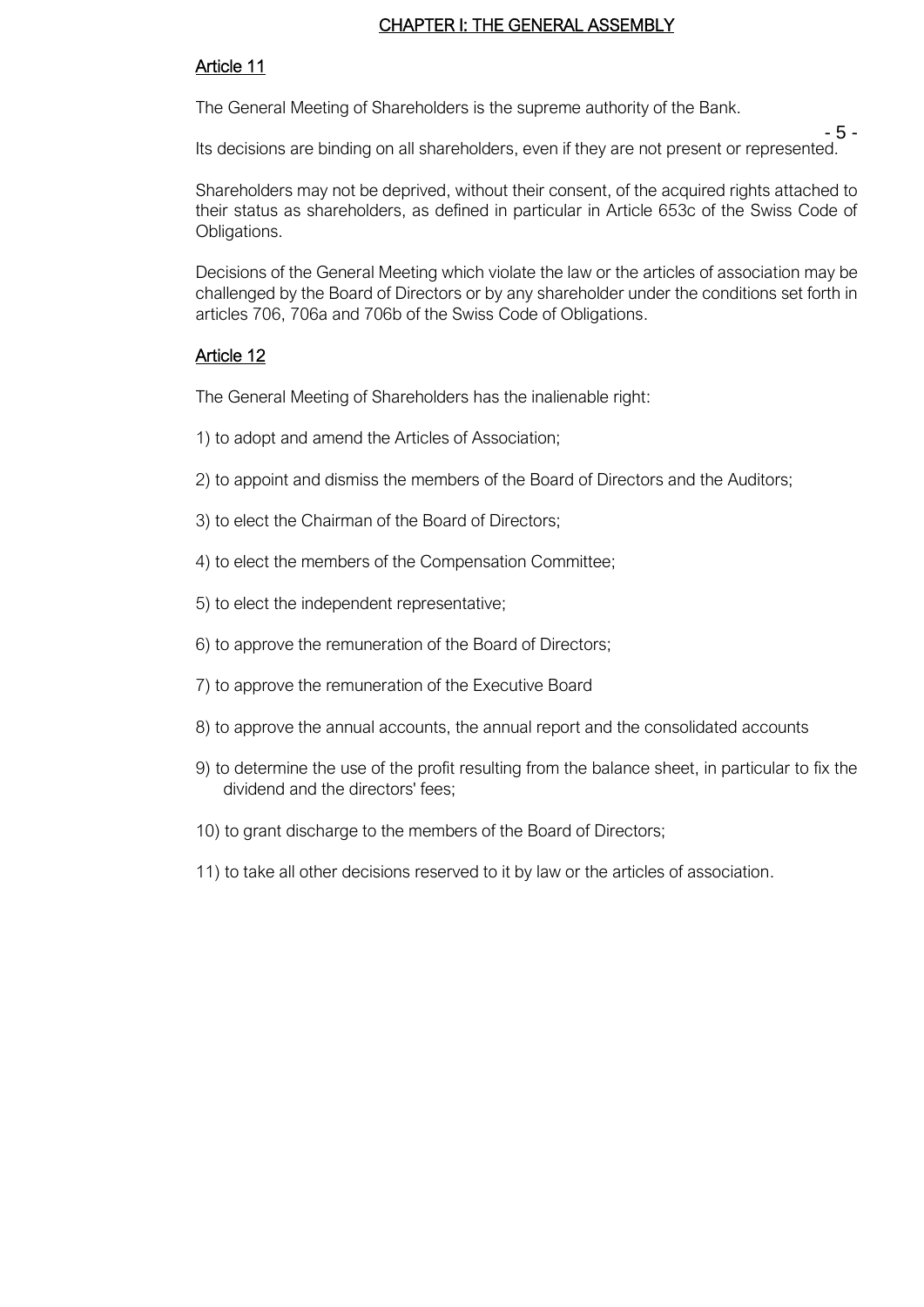#### Article 13

The Ordinary General Meeting of Shareholders shall be held each year within four months of the end of the financial year at the registered office of the Bank or at any other place determined by the Board of Directors.

- 6 - An extraordinary General Meeting of Shareholders may be held as often as necessary.

The following provisions apply to both ordinary and extraordinary general meetings.

### Article 14

The General Meeting is convened by the Board of Directors and, if necessary, by the auditors and liquidators.

One or more shareholders, together representing at least ten percent of the share capital, may also request the convening of the General Meeting or the inclusion of an item on the agenda.

In addition, shareholders whose shares have a total nominal value of at least one million francs may request that an item be included in the agenda.

The convening of the meeting and the inclusion of an item on the agenda must be requested in writing, indicating the items to be discussed and the proposals.

### Article 15

The General Meeting is convened at least twenty days before the date of its meeting by a notice in the Swiss Official Gazette of Commerce.

The notice of meeting shall state the items on the agenda and the proposals of the Board of Directors or of the shareholders who have requested that the meeting be convened or that an item be included on the agenda.

The annual report, the auditors' report and the remuneration report shall be made available to the shareholders at the Bank's registered office at least twenty days before the General Meeting.

Each shareholder may request that a copy of these documents be delivered to him as soon as possible.

Within one year of the General Meeting, any shareholder may also request that the Bank provide him with the management report approved by the General Meeting, as well as the auditors' report and the remuneration report.

No decisions may be taken on matters that have not been placed on the agenda, except for proposals to convene an extraordinary General Meeting or to institute a special audit.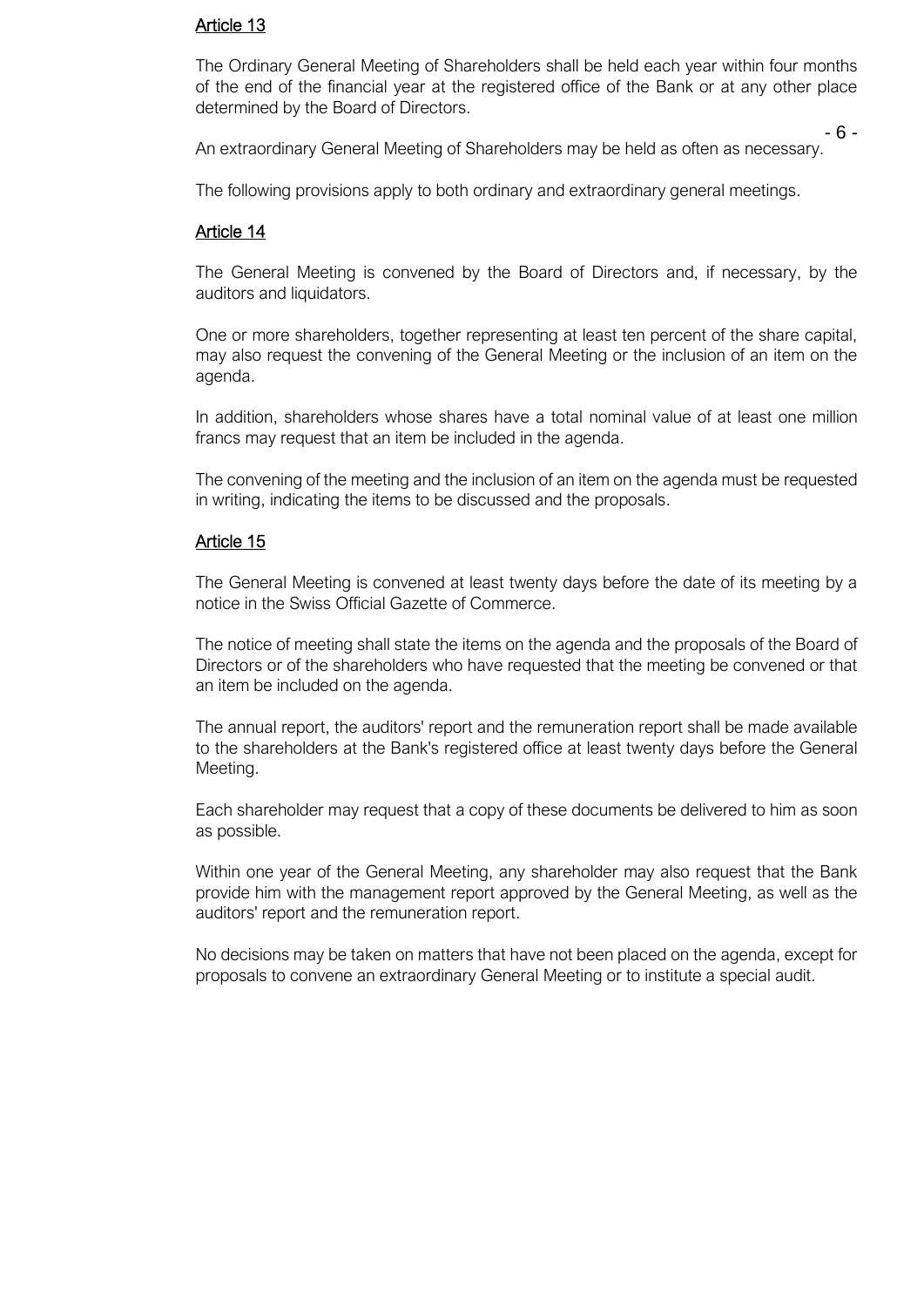### Article 16

Each share registered in the share register as a share with voting rights confers one vote on its holder.

A share subject to a right of usufruct is represented by the usufructuary, who is liable to the owner if he does not take his interests into account.

Each shareholder registered in the share register with voting rights may be represented at the General Meeting by the independent representative or a third party.

The General Meeting shall elect an independent person to be appointed by the shareholders to represent them.

The independent proxy must inform the Bank of the number, type and nominal value of the shares he/she represents.

### Article 17

The General Meeting is chaired by the Chairman of the Board of Directors or, in his absence, by another member of the Board of Directors or, in his absence, by another shareholder designated by the General Meeting.

The Chairman appoints the Secretary, who may not be a shareholder; this role may, if necessary, be performed by the public officer who has been asked to draw up the minutes of the deliberations in the form of an authenticated document.

### Article 18

Each shareholder registered in the share register with voting rights is entitled to at least one vote, even if he or she holds only one share.

### Article 19

The General Meeting is validly constituted regardless of the number of shareholders present or represented.

It makes decisions and holds elections by an absolute majority of the votes attributed to the shares represented.

If a second ballot is necessary, a relative majority is sufficient. In the event of a tie, the Chairman has the casting vote.

However, a decision of the General Meeting with at least two thirds of the votes attributed to the shares represented and an absolute majority of the nominal values represented is required for:

- 1) the modification of the corporate purpose;
- 2) the introduction of shares with preferential voting rights
- 3) the restriction of the transferability of registered shares;
- 4) the authorized or conditional increase of the share capital
- 5) the increase of the share capital by means of shareholders' equity, against contribution in kind or with a view to the acquisition of assets and the granting of special benefits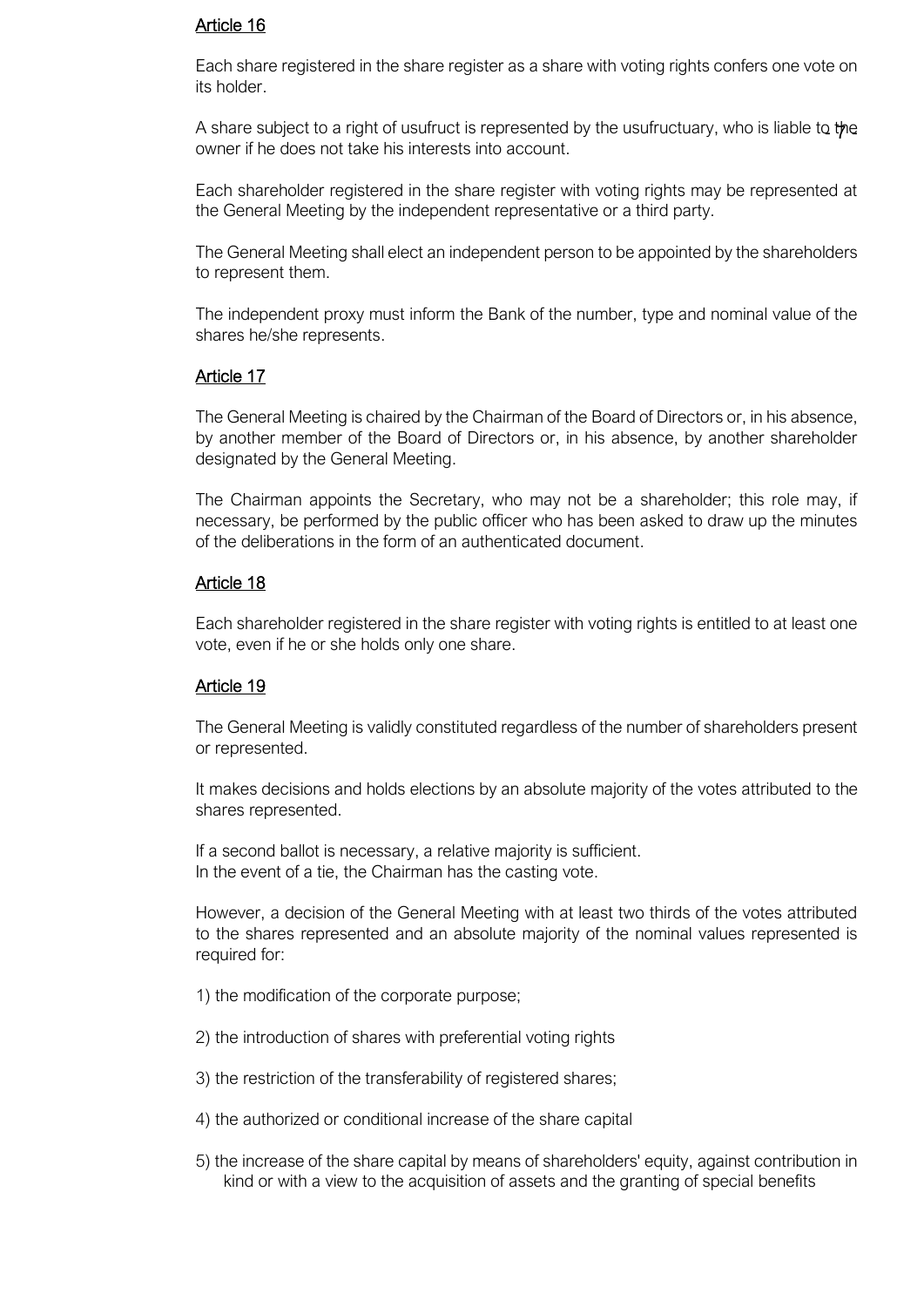6) the limitation or cancellation of preferential subscription rights;

7) the transfer of the registered office of the Bank;

8) the dissolution of the Bank.

- 8 -

The provisions of the Federal Law on Merger, Demerger, Conversion and Transfer of Assets are reserved.

## Article 20

The Chairman of the meeting takes the necessary steps to establish the voting rights of the shareholders.

He shall ensure that the minutes are drawn up. These minutes shall mention:

- 1) the number, type and par value of shares represented by the shareholders and the independent representative
- 2) the decisions and results of the elections
- 3) the requests for information and the answers given;
- 4) the declarations which the shareholders request to be recorded.

The minutes are signed by the Chairman and the Secretary of the Meeting.

The shareholders have the right to consult the minutes.

# CHAPTER II: BOARD OF DIRECTORS

### Article 21

The Bank is administered by a Board of Directors composed of at least three members, appointed by the General Assembly.

### Article 22

The Chairman or Vice-Chairman must be resident in Switzerland.

No member of the Board of Directors may be a member of the Bank's Management.

### Article 23

The General Assembly elects the members of the Board of Directors individually.

The term of office of the members of the Board of Directors is one year and ends at the ordinary General Assembly following their appointment. Directors may be re-elected.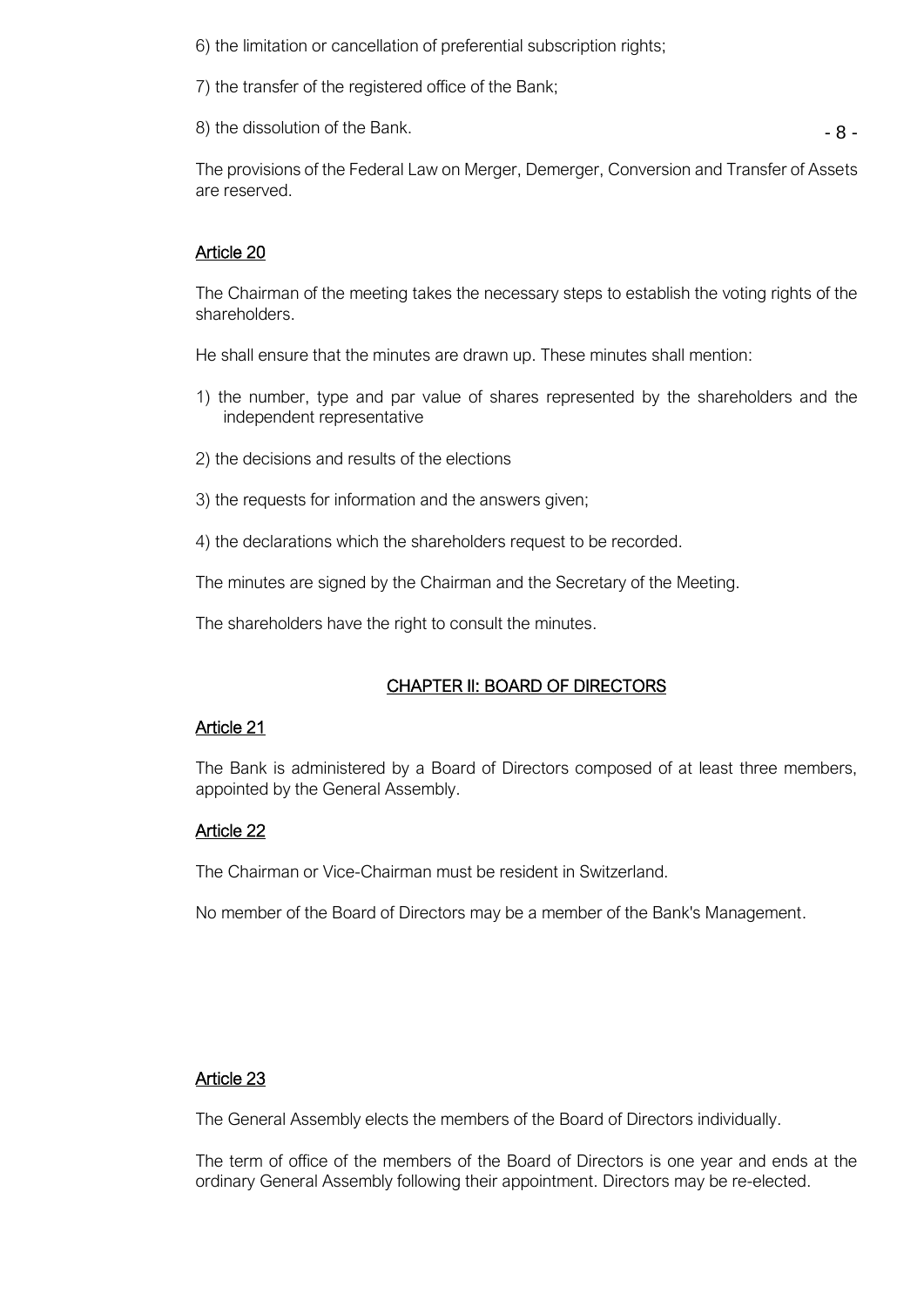Subject to the law and these Articles of Association, the Board of Directors constitutes itself; it appoints its secretary, who need not belong to the Board of Directors.

#### Article 23a

 $-9 -$ The General Assembly elects the Chairman of the Board of Directors from among the members of the Board of Directors.

The term of office of the Chairman is one year and ends at the ordinary General Assembly following his appointment. The Chairman may be re-elected.

The General Assembly may remove the Chairman of the Board of Directors from office.

In the event of a vacancy in the office of Chairman, the Board of Directors shall appoint a new Chairman from among its members for the period until the end of the term of office.

### Article 23b

The Bank may enter into contracts with members of the Board of Directors concerning their remuneration. The maximum duration of such contracts may not exceed the term of office of the director concerned.

### Article 23c

Within the limits permitted by Swiss banking regulations, members of the Board of Directors may hold no more than 10 mandates in senior management or administrative bodies of thirdparty legal entities, of which no more than 5 may be in listed companies. A company is not considered a "third party legal entity" within the meaning of this provision if:

- the company controls or is controlled by the Bank; or
- the company is not required to be registered in the commercial register or a similar register abroad;

The members of the Board of Directors inform the Chairman of the functions assumed in third-party companies or organizations.

#### Article 24

The Board of Directors is convened by its Chairman or a member of the Board of Directors as often as business requires, but at least four times a year, in principle once every quarter.

It must also be convened at the written and motivated request of one of its members, of the Management or of the Auditors.

Apart from urgent cases, the members of the Board of Directors are convened at least three days before the date of the meeting.

The Chairman or, in case of impediment, another member of the Board of Directors chairs the meetings of the Board of Directors.

### Article 25

The Board of Directors may validly deliberate if the majority of its members are present.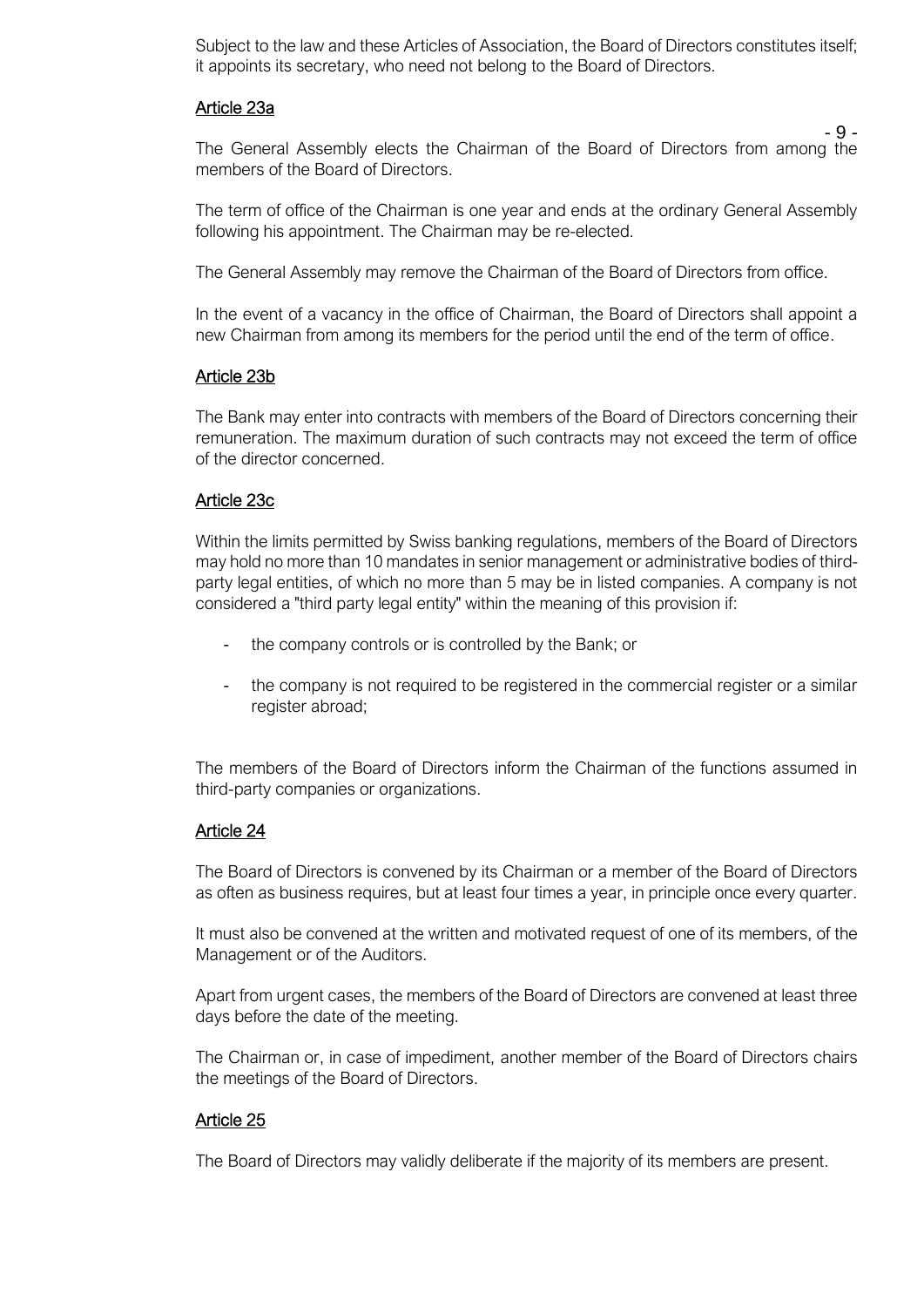Decisions are taken by consensus, either unanimously or, failing that, by an absolute majority of the members present by a show of hands, unless a member requests a secret ballot.

In the event of a tie, the President has the casting vote.

Decisions may be taken by circulation or any means of telecommunication. In this cope, every effort must be made to reach the members of the Board of Directors. Decisions taken by circulation require the unanimity of the members who have spoken, provided that they represent the absolute majority of all members of the Board of Directors. Each member has the right to request an oral discussion. Decisions taken in this way are recorded in the minutes.

#### Article 26

Minutes are kept of the decisions and deliberations of the Board of Directors.

These are signed by the Chairman of the meeting and the Secretary; they must mention the members present.

### Article 27

The Board of Directors is the body responsible for the senior management, supervision and control of the Bank.

It has the following non-transferable and inalienable powers:

- exercise senior management of the Bank and issue the necessary instructions;
- to define the general policy and strategic orientations of the Bank
- to determine the organization and adopt the internal regulations;
- to appoint and dismiss the persons in charge of the General Management;
- to prepare all proposals to be submitted to the General Meeting, to give its opinion, to draw up the agenda, to convene the General Meeting and to execute its decisions;
- to prepare the annual report and to submit to the General Assembly the annual accounts, the balance sheet and the profit and loss account with its proposals on the use of the net profit and the constitution of special reserves;
- to appoint the auditors provided for in the Federal Law on Banks and Savings Banks and to examine their reports;
- to appoint and dismiss the internal auditors;
- to designate the persons authorized to represent the Bank in dealings with third parties and to determine their mode of signature, it being specified that only the collective signature of two persons may be granted;
- to approve the risk policy and periodically review its appropriateness;
- to determine the principles of accounting and financial control as well as the financial plan insofar as this is necessary for the management of the Bank;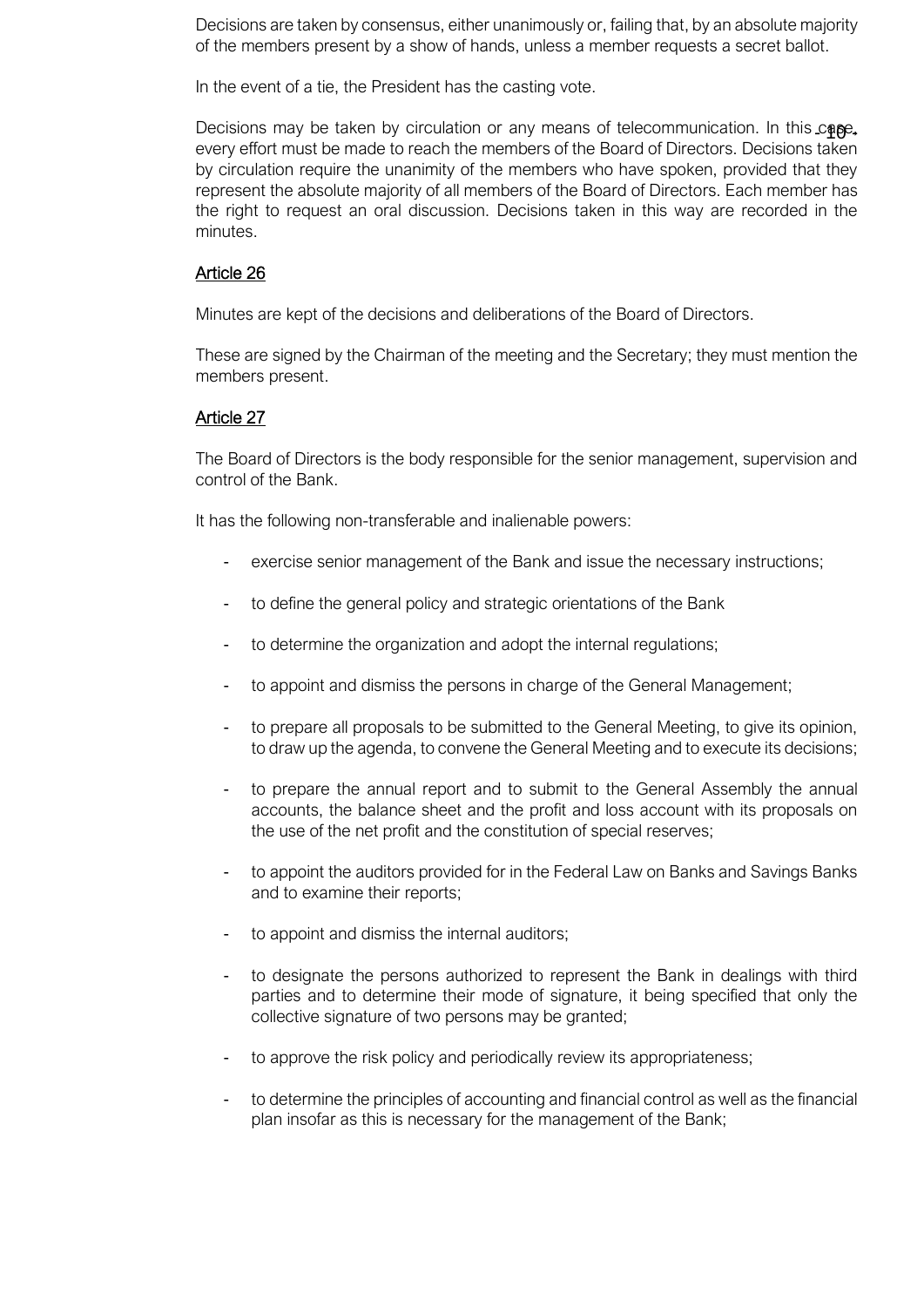- to exercise internal control and to monitor the development of major risks within the meaning of Articles 83 ff. of the Swiss Federal Banking Ordinance on the basis of quarterly reports drawn up by the Management;
- ensure, in particular, that they comply with the law, the Articles of Association, the - to exercise high-level supervision over the persons in charge of management to regulations and the instructions given
- to decide on the opening and closing of subsidiaries, branches, agencies and representative offices
- to decide on the granting of loans to members of the Bank's bodies or to natural and legal persons close to them and in accordance with the internal regulations
- to take all decisions relating to the acquisition, sale or exchange of permanent holdings
- to take any decision relating to the purchase, sale or transfer of any real estate, the creation of real estate pledges on the Bank's buildings, as well as the creation and renovation of the Bank's real estate;
- to inform the competent authority in case of over indebtedness;
- to draw up the remuneration report.

In general, the Board of Directors decides on all matters that do not fall within the competence of the General Assembly according to the law or the articles of association.

### Article 28

The Board of Directors may delegate some of its tasks to one or more of its members.

The Board of Directors may set up one or more committees from among its members, whose activities and competences it determines in the internal regulations.

### CHAPTER II BIS: COMPENSATION COMMITTEE

#### Article 28a

The Board of Directors has a Compensation Committee consisting of at least two members of the Board of Directors, including the Chairman, elected individually by the General Meeting.

The term of office of the members of the Compensation Committee is one year and ends at the next ordinary General Meeting following their appointment. The members of the Compensation Committee are eligible for re-election.

If the Compensation Committee is not complete, the Board of Directors appoints the new member(s) for the period until the end of the term of office.

The Compensation Committee has the following duties and powers:

- The Compensation Committee is responsible for the compensation strategy. In particular, it supports the Board of Directors in defining and evaluating the remuneration system and principles, and in preparing proposals to the General Meeting of Shareholders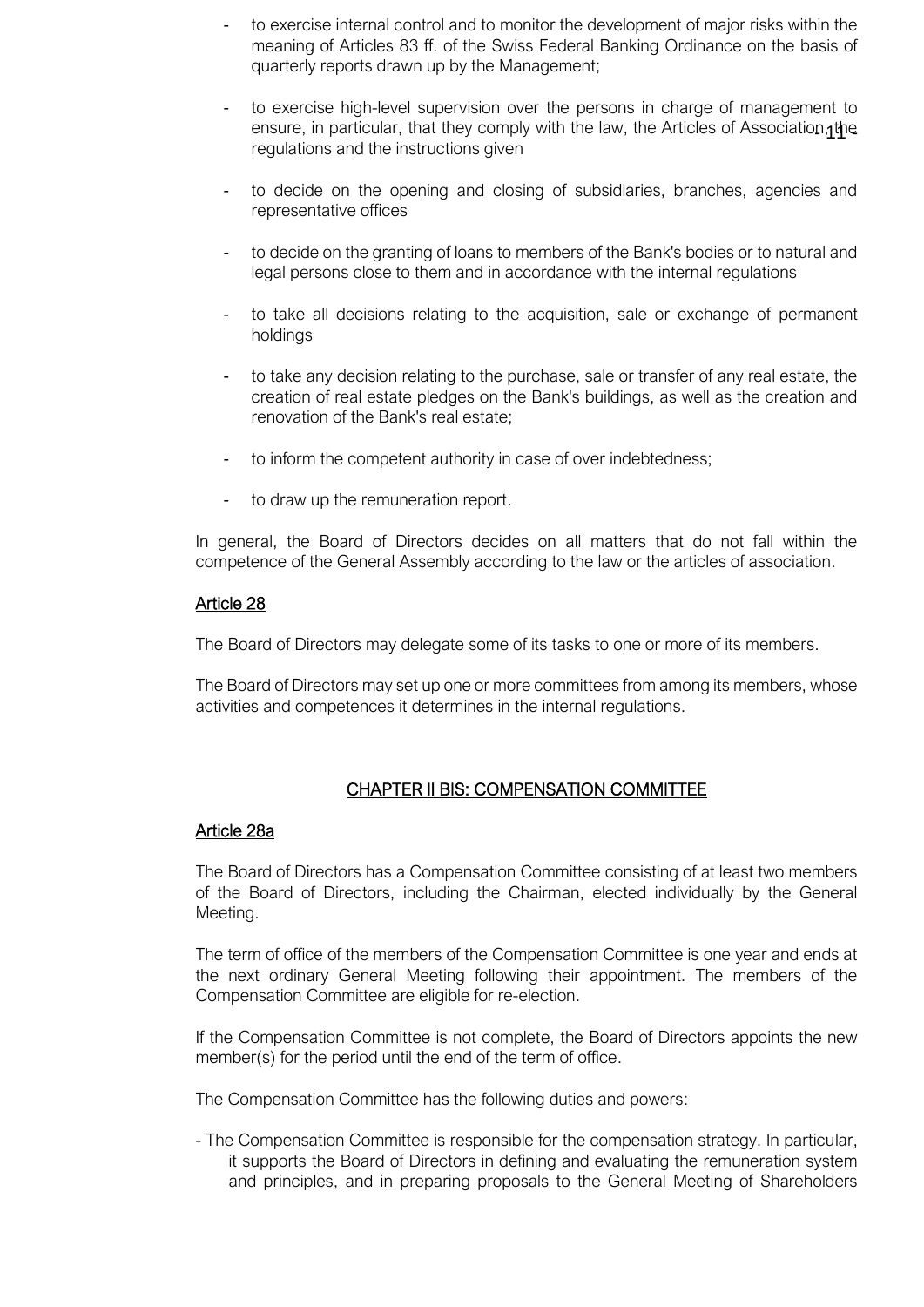concerning the remuneration of the members of the Board of Directors and the Executive Board.

The Bank's internal regulations may assign other powers to the Compensation Committee.

# CHAPTER III: GENERAL MANAGEMENT

- 12 -

## Article 29

The management of the Bank is entrusted to the General Management.

To assist it in the management of day-to-day tasks, the General Management is assisted by an Executive Committee whose powers and duties are laid down by the Board of Directors in the internal regulations.

The company may conclude employment contracts for a fixed or indefinite period. Fixedterm contracts have a maximum duration of one year; they can be renewed. Employment contracts for an indefinite period may be terminated with a notice period that may not exceed twelve months.

Within the limits authorized by Swiss banking regulations, members of the Executive Board may, with the approval of the Board of Directors, hold office in senior management or administrative bodies of other third-party legal entities. A company is not considered a "third party legal entity" within the meaning of this provision if:

- it controls or is controlled by the Bank; or
- it is not required to be registered in a commercial register or similar register abroad.

### CHAPTER IV: AUDITORS

### Article 30

The auditors are appointed by the ordinary General Assembly and consist of one or more auditors. Only trust companies recognized as auditing institutions for banks may be entrusted with the audit.

The auditors must meet the qualification and independence requirements and comply with the applicable legal provisions.

The term of office of the auditors is one year. Their term of office ends at the General Meeting of Shareholders at which their report is to be submitted. The auditors are eligible for reelection.

### Article 31

The auditors shall submit to the General Meeting a written report on the results of their audit of the accounts, the annual accounts, the remuneration report and the use of the profit shown in the balance sheet in accordance with the law and the articles of association.

The General Assembly can waive the presence of an auditor by a unanimous decision.

The auditors must comply with the provisions of Article 728 et seq. of the Code of Obligations.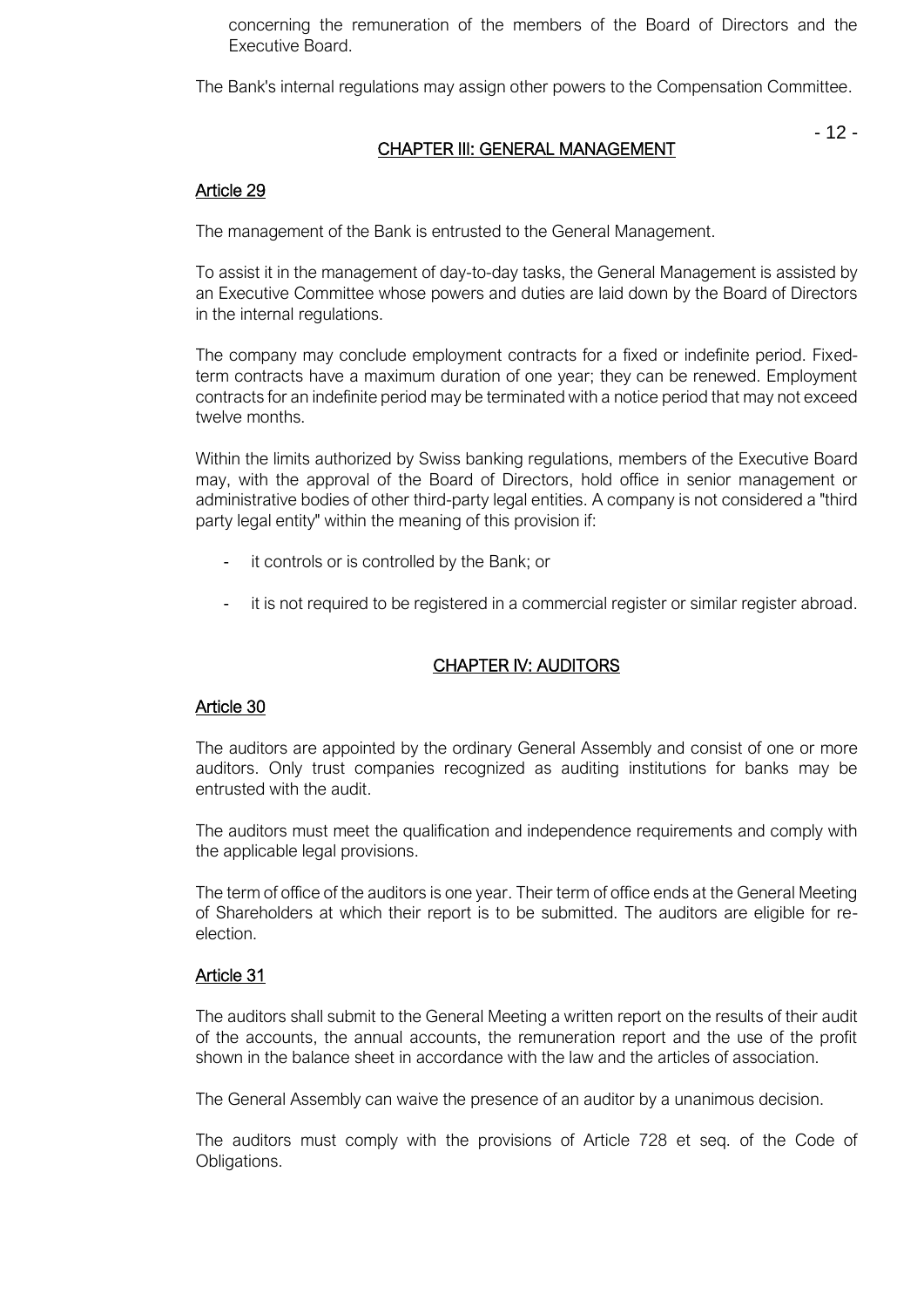In the event of obvious over indebtedness, they shall notify the competent authority if the Board of Directors fails to do so.

### CHAPTER V: INDEPENDENT REPRESENTATIVE

### Article 31a

- 13 -

The General Assembly elects an independent representative.

Natural or legal persons and partnerships are eligible.

Article 728 paragraphs 2 to 6 of the Swiss Code of Obligations applies analogously to the independent representative.

The term of office ends at the end of the next ordinary General Meeting. Re-election is possible.

The General Meeting can dismiss the independent representative for the end of the General Meeting.

If the company does not have an independent representative, the Board of Directors appoints him/her for the next General Meeting.

## CHAPTER VI: REMUNERATION, LOANS AND CREDITS OF MEMBERS OF THE BOARD OF DIRECTORS AND EXECUTIVE MANAGEMENT

## Article 31b

The members of the Board of Directors receive a fixed annual remuneration paid in cash. The amount of the remuneration depends on the tasks performed within the Board of Directors, in particular participation in Board committees.

The remuneration of the members of the Executive Board consists of a fixed salary and, where appropriate, a variable component (bonus). On the proposal of the Compensation Committee, the Board of Directors determines the total amount of the bonus to be submitted to the General Meeting for approval. The amount of the bonus depends on the Bank's performance, as well as on the qualitative and quantitative individual performance of the persons concerned. The Bank's performance targets are determined by the Board of Directors. The individual performance objectives of the members of the Executive Board are determined by the Executive Board. The performance objectives of the Executive Board are determined by the Board of Directors. Members of the Executive Board are entitled to reimbursement of their expenses. Expenses are not part of the remuneration.

Termination of the employment relationship by the Bank for just cause, as well as termination of the employment relationship by a member of the Executive Board without just cause, results in the loss of the right to a bonus.

# Article 31c

Variable compensation may be paid in whole or in part in the form of equity interests in the company or in the form of related derivatives and other financial instruments. Conditional and deferred compensation elements must be charged to compensation at their present value at the time of grant. The Board of Directors determines the conditions of grant, transfer, blocking, exercise and maturity. These may provide that, in the event of the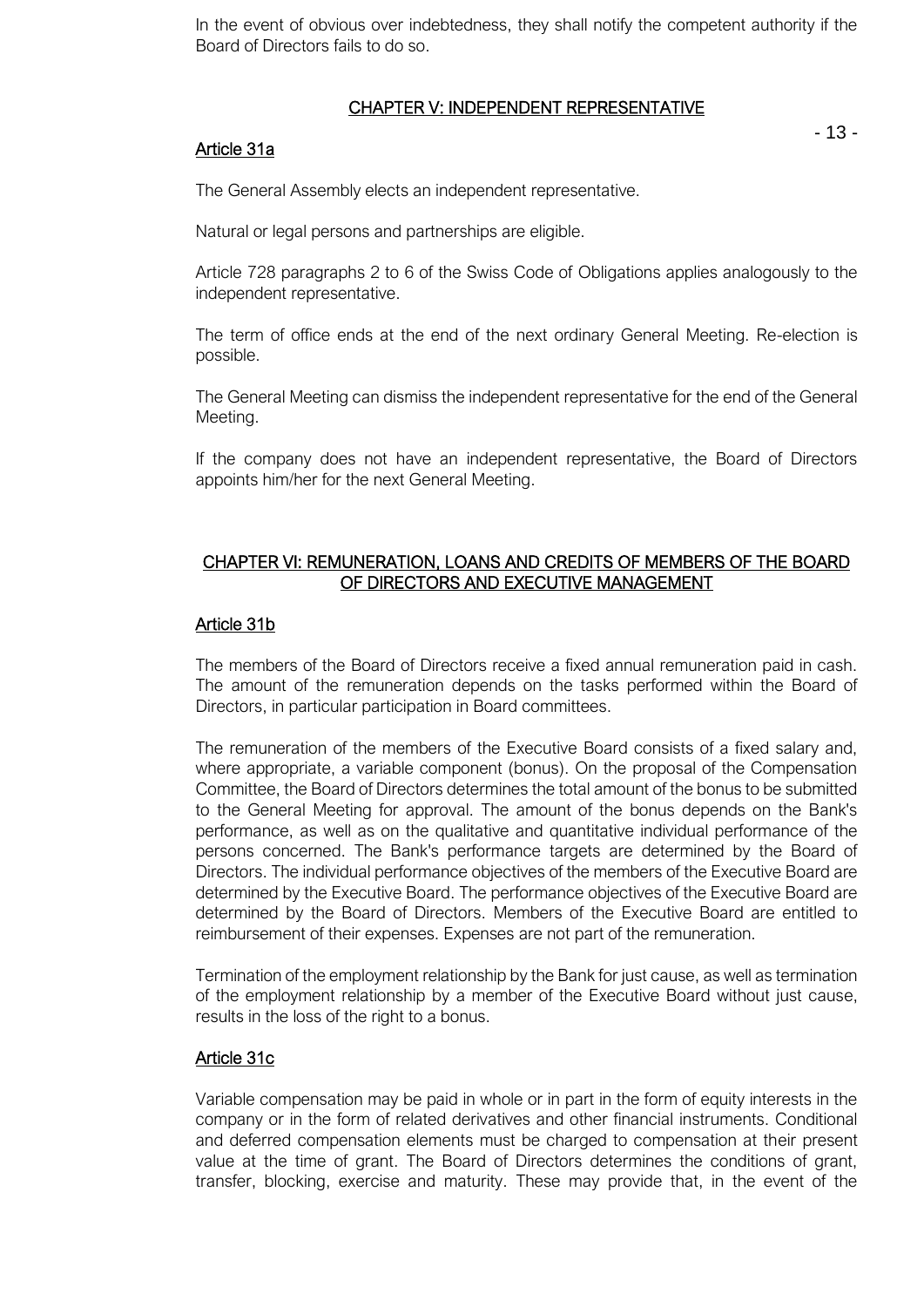occurrence of predefined events such as the termination of an employment relationship or mandate, transfer and exercise conditions are maintained, reduced or terminated, made dependent on the achievement of targets, or expire

#### Article 31d

 $-14-$ 

The General Assembly approves annually the global amount decided by the Board of Directors for:

- a) a) the total remuneration of the Board of Directors for the period until the next ordinary General Meeting of Shareholders;
- b)
- c) b) the total remuneration (excluding bonuses) of the Executive Board for the following financial year; and
- d)
- e) c) the amount of the bonus for the members of the Executive Board for the past financial year.

The vote of the General Meeting on the remuneration proposals is binding. If the General Meeting does not approve a remuneration proposal made by the Board of Directors, the latter shall convene an extraordinary General Meeting.

If a member of the Executive Board is appointed after the General Meeting has approved the fixed remuneration of the members of the Executive Board, the Board of Directors may grant him or her, for the period until the next ordinary General Meeting, a remuneration not exceeding the average remuneration of the other members of the Executive Board last approved by the General Meeting. The average remuneration is determined by dividing the total remuneration last approved by the General Meeting for the Executive Board by the number of serving members of the Executive Board.

### TITLE IV: CORPORATE YEAR - ANNUAL ACCOUNTS RESERVE FUND - DIVIDEND

### Article 32

The social year begins on January 1 and ends on December 31 of each year.

#### Article 33

The annual financial statements (balance sheet, income statement, notes) and the interim financial statements will be prepared in accordance with the provisions of the Swiss Code of Obligations and the provisions of the Federal Law on Banks and Savings Banks.

#### Article 34

The net profit remaining after deduction of all overheads, taxes, interest and losses and after all depreciation and allocations to the necessary legal and statutory reserves is at the disposal of the General Assembly within the framework of the applicable legal requirements.

#### Article 35

The dividend is paid on the date determined by the Board of Directors.

The General Meeting may at any time decide to create, in addition to the general reserve provided for by law, other reserve funds, the purpose and use of which it determines.